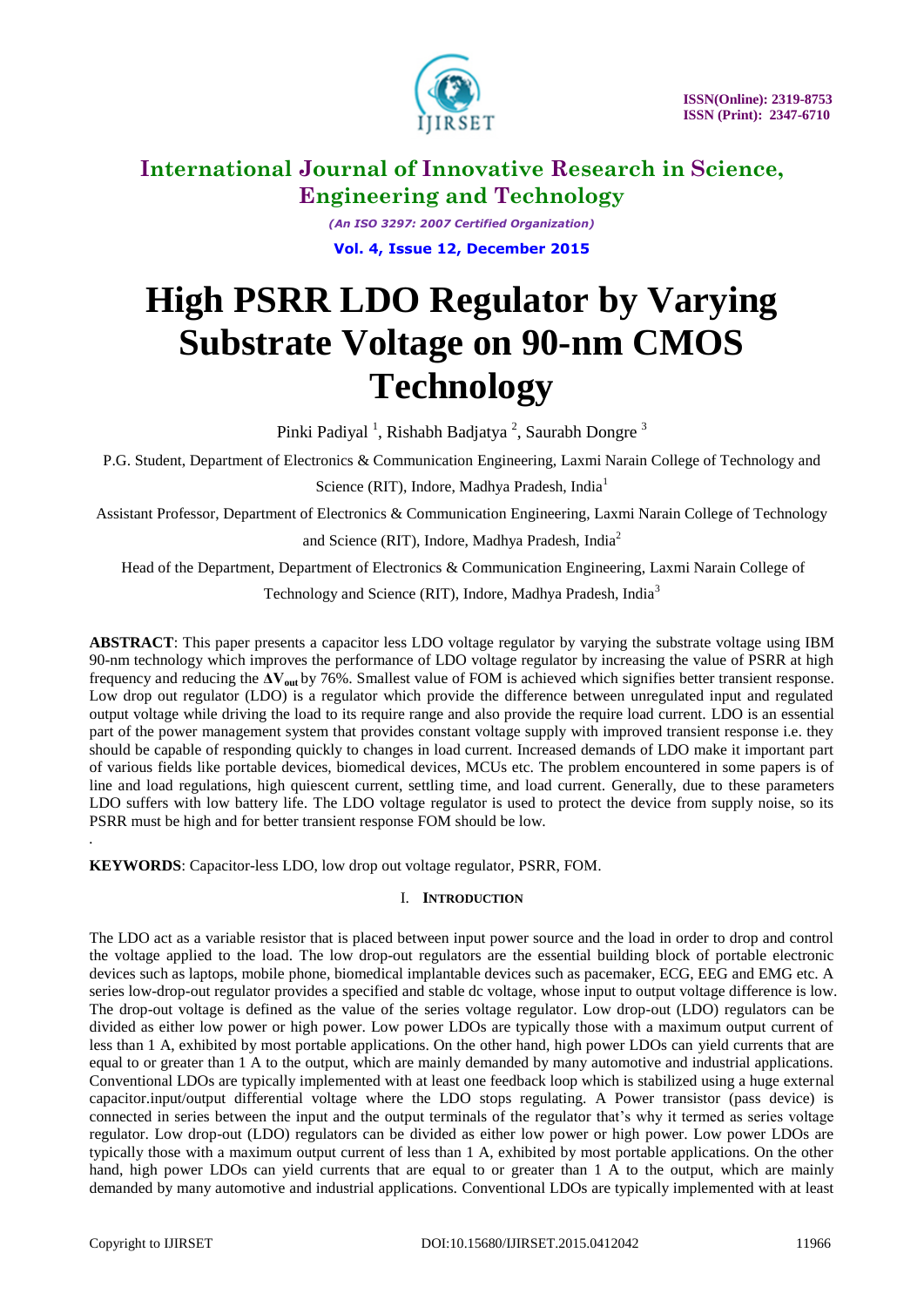

*(An ISO 3297: 2007 Certified Organization)*

#### **Vol. 4, Issue 12, December 2015**

one feedback loop which is stabilized using a huge external capacitor. There are two types of LDOs based on capacitor as follows:

#### **1.1) Low Drop Out Regulators with Capacitor**

Reduces output noise, the output voltage variation and improves PSRR. But it also has some disadvantages that use of capacitor increases the chip area, affects the stability of LDO regulator, affects on a large load transient response, affect during shut-down, there is also low start-up issue.

#### **1.2) LDO without capacitor**

Present research in LDOs is focused on removing this external capacitor while maintaining stability, good transient response and high power supply rejection performance.Capacitor free low drop-out regulators have several advantages over the low drop-out regulators with capacitance on the basis of small size and portability.

#### II. **RELATED WORK**

Lv Xiaopeng et al. (2011) presented a fully on-chip Low Drop-Out (LDO) voltage regulator with 150mA driving capability, which is implemented in 180 nm CMOS technology. This proposed LDO voltage regulator uses paralleled input differential pairs and current amplifiers to provide fast transient response, achieving 1.4μs settling time with transient variation less than 155mV, while consuming 90μA quiescent current [1]. A two stage cascoded operational transconductance amplifier is used to designed error amplifier by Herminio Martinez-Garcia et al. (2012) that achieve high DC gain and PSRR of 34.3 dB at 10 KHz [2]. Leo C. J. et al. (2013) proposed an ultra low power capacitor less low drop out voltage regulator with High PSR of -95dB at 5MHz which is integrated with medical body area network (MBAN) transceiver having drop of 300mV and implemented on 0.13 μm CMOS IP6M process [3]. A slew rate enhancement circuit is proposed (Cheekala Lovaraju et al. (2013)) that improves the transient response and have high loop bandwidth with improvement in settling time by 61% [4]. Fan Yang et al.(2014) design LDO that enhance the transient response using active feedback and damping factor control technique which in turn use to drive 50mA load with dropout of 200mV on 65nm CMOS process [5]. Sau Siong Chong et al. (2014) proposed a capacitor-less low drop out regulator which enhance the transient response by using push pull composite power transistor with drop out of 700mV and implemented on UMC 65-nm CMOS technology. It consumes a very low quiescent current of 16.2 μA [6]. Sreehari Rao Patri et al. (2014) presented a stable LDO voltage regulator with a novel Double Recycling Error Amplifier structure which enhance the slew rate and implemented on UMC 180-nm CMOS process [7]. Longjie Du et al. (2014) had make use of shunt feedback as a buffer stage and the LDO regulator becomes stable for all the load conditions. Author also employs a current boosting circuit to reduce the output voltage. This paper achieved a very low quiescent current with low output voltage variation [8]. Chang-Joon Park et al. (2014) introduce the concept of adaptive noise compensation scheme to improve the PSRR at high frequency. This paper also utilizes the concept of replica pass transistor [9]. Seong Jin Yun et al. (2015) presented a capacitor-less low dropout regulator for enhanced power supply rejection. The proposed scheme is implemented with 0.18 μm CMOS technology by an additional capacitor at a gate node of a pass transistor. Simulation results show the optimum value of the capacitor gives a PSR better than -40 dB up to 5 MHz with a 50 mA load current [10]

#### III **PROBLEM FORMULATION AND OBJECTIVES**

The problem encountered in the performance of LDO is that the low power devices such as laptop, smart phones, medical devices, micro-controller units etc. consume large load current and during working as well as sleep mode, they have been leakaging large current which causes the low battery life.The objective of our paper is to increase the values of slew rate, PSR, load and line regulations and also decrease drop out voltage, quiescent current, settling time, area, and load current by using 90-nm technology.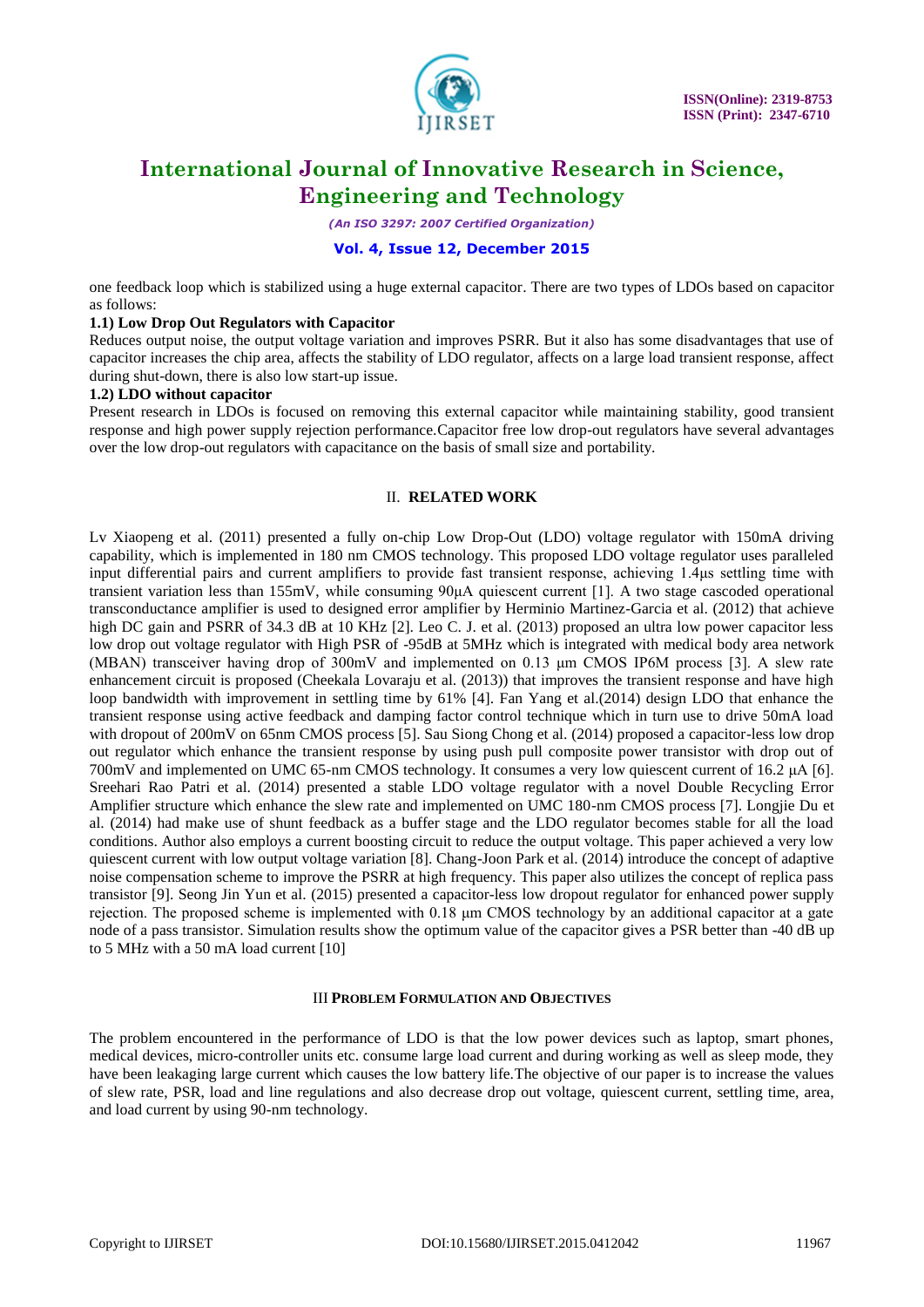

*(An ISO 3297: 2007 Certified Organization)*

**Vol. 4, Issue 12, December 2015**

#### IV.**THE PROPOSED LDO STRUCTURE**

The proposed design utilizes the concept of substrate bias effect to reduce the threshold voltage of pass transistor for any given load current. The threshold voltage  $V_{th}$  is not constant with respect to the voltage difference between the substrate and the source of the MOS transistor. This is known as the substrate bias effect or body effect. The expression for the threshold voltage which is also used by [11] is:

|Vth| = |Vth0| + γ ([VSB + 2|b|] - 2|b|) ………………………(1)

where  $V_{SB}$  is the substrate bias voltage, Vth is the threshold voltage of the device for  $V_{SB} \neq 0$ , and Vth<sub>0</sub> is the threshold voltage for  $V_{SB} = 0$ ,  $\gamma$  is the constant that describes the substrate bias effect. The term  $2|\phi_b|$  is the surface potential. It is clear from equation (1) that, if the bulk voltage in PMOS transistor is decreased then threshold voltage also decreases. For a fixed source to gate voltage, this change in the  $V_{th}$  will result in an increase in the drain source current ( $I_{DS}$ ) and vice versa. Since the body influences the threshold voltage (when it is not tied to the source), it can be thought of as a second gate, and is sometimes referred to as the "back gate", (or body effect sometimes called the back gate effect). The small signal bulk transconductance of a PMOS transistor can be derived as:

gmb = ID/ VSB = γgm / (2[VSB + 2|b|]) ……………………(2)

where  $g_m$  is the small signal transconductance of the device. In this design we have chosen the device geometry of  $(W/L) = (70 \text{ um}/90 \text{ nm})$  when its source is connected to 1 V and substrate is connected to 500 mV (or  $V_{bulk} = 500$  mV), or equivalently  $V_{SB} = 500$  mV.



Fig. 1 Block diagram of proposed LDO voltage regulator

In this figure, the substrate of the pass transistor is connected to the voltage source of 0.5V and gate of the pass transistor is connected to the output of the error amplifier. Therefore, the error amplifier will provide the high DC gain for accurate regulation. Error amplifier is just an operational amplifier which is made up of folded cascade type because this amplifier provides high slew rate and power supply rejection ratio. It also solves the problem of limited bandwidth of conventional LDO.

#### V. **EXPERIMENTAL RESULTS**

The proposed LDO regulator is simulated in the IBM 90-nm CMOS technology using Tanner Toll. The input, output and reference voltages are 1V, 0.9V and 0.5V respectively.

#### **A. Power supply rejection characteristics**

Figure2 shows the PSRR response of proposed LDO regulator for 50 mA of load current and 100fF of load capacitor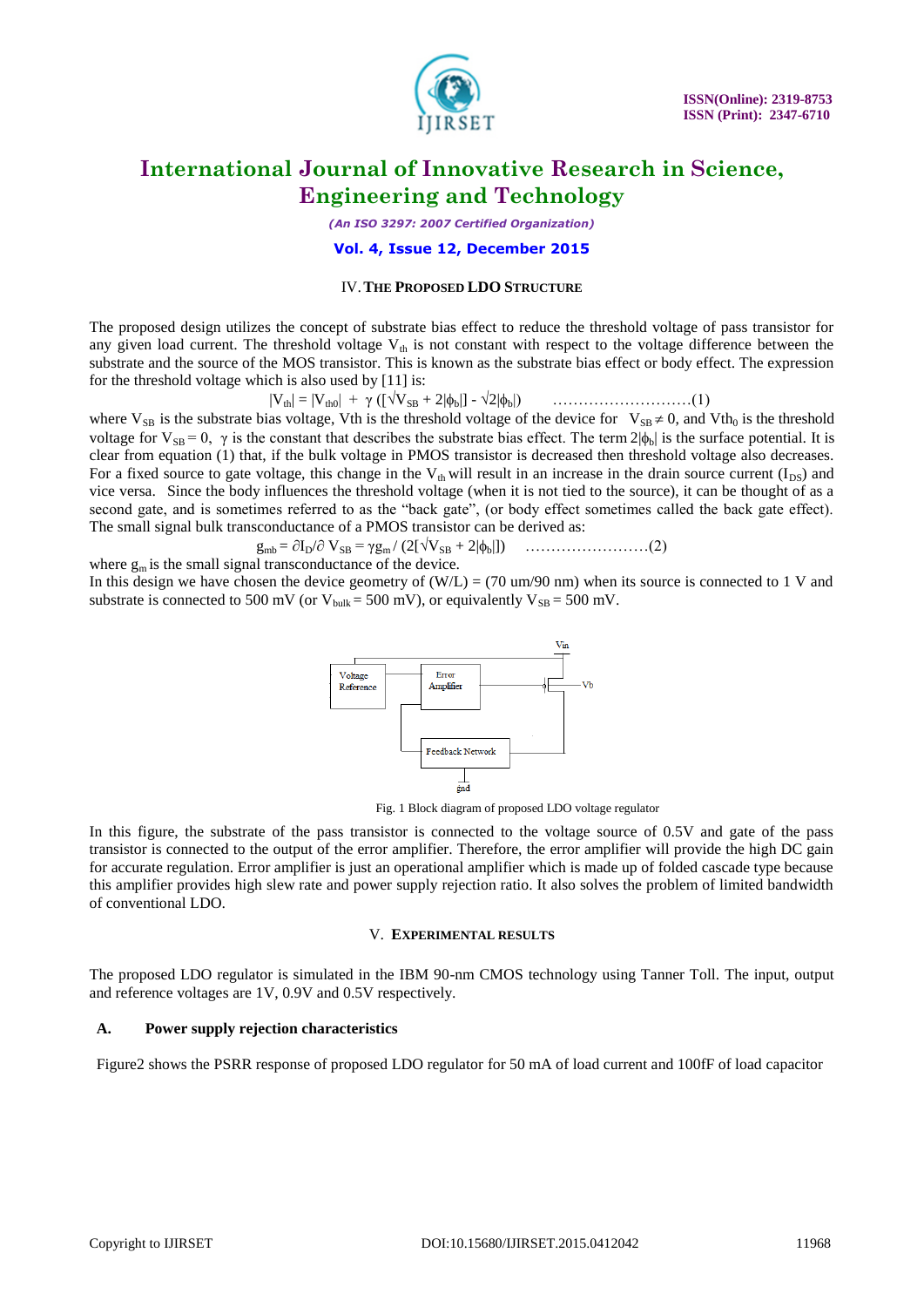

*(An ISO 3297: 2007 Certified Organization)* **Vol. 4, Issue 12, December 2015**



Fig. 2. PSRR response of proposed LDO regulator

The simulated result illustrates that the PSRR of LDO is around -34.3 dB at 1KHz, -43.6 dB at 1MHz, and -50 dB at 10MHz frequency.

#### **B. Static-state regulation characteristics**

#### **Line regulation**

The output voltage of the proposed LDO voltage regulator with the input voltage swept from 1.3 V to 2.1V is given in figure 3.



Fig. 3. Line Regulation

The simulation result illustrates that the output voltage variation is 25mV when the input voltage changes from 1.5V to 2.1V with the drop-out voltage higher than 900mV, resulting in the line regulation of 41 mV/V.

#### **Load regulation**

The output voltage of the proposed LDO voltage regulator with the load current swept from 0 to 1 mA is given in figure 4.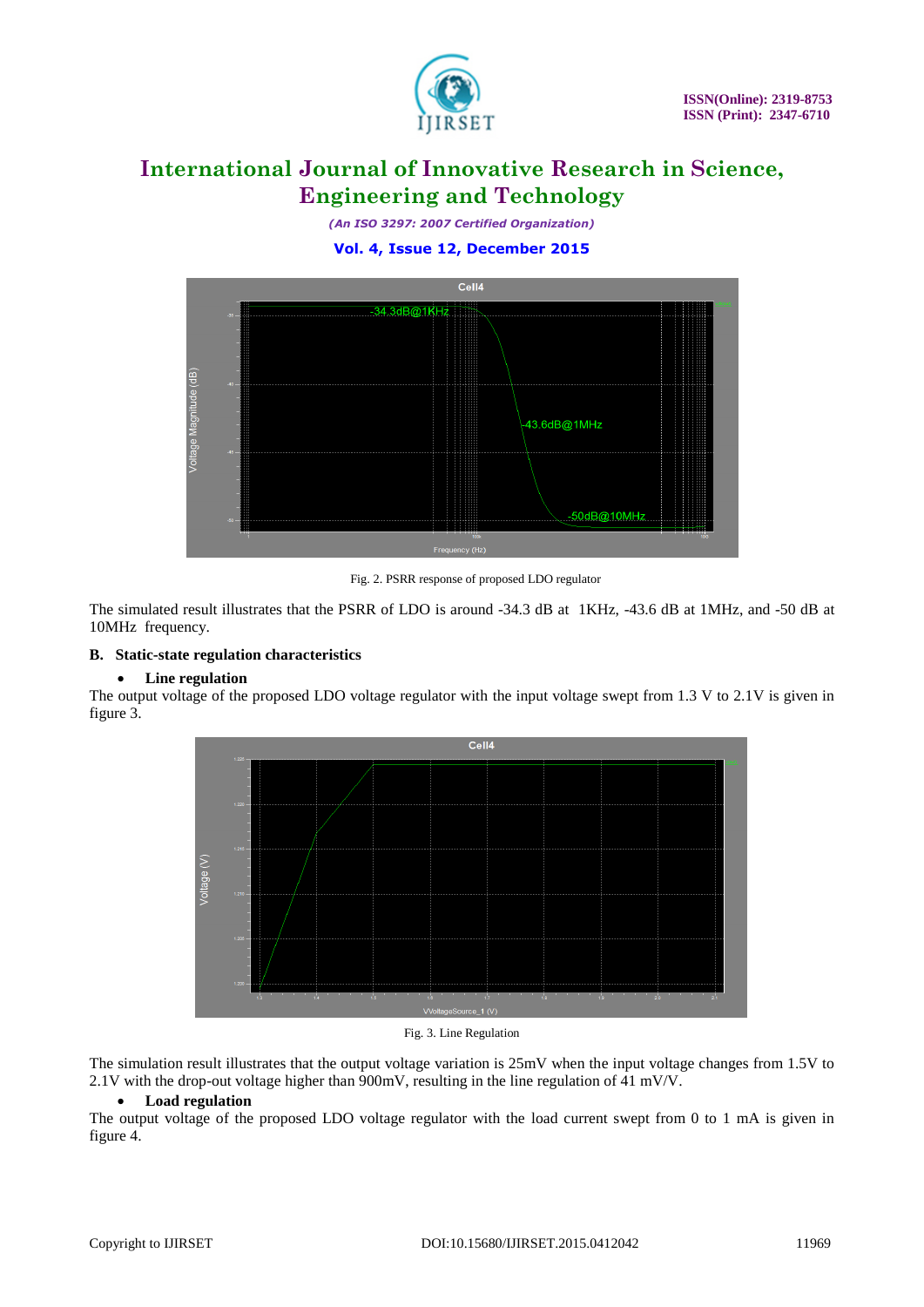

*(An ISO 3297: 2007 Certified Organization)* **Vol. 4, Issue 12, December 2015**



#### Fig. 4. Load Regulation

The simulation result illustrates that the output voltage variation is 933μV with the load current changing from 0 to 1 mA, resulting in the load regulation of 933μV/mA.

#### **C. Dynamic-state regulation characteristics**

The load transient response of the proposed LDO voltage regulator with 100fF on-chip output capacitor is given by figure 5. Figure 5(a) shows the input waveform, figure 5(b) shows the output waveform for rising edge, figure 5(c) shows the output waveform for falling edge. The load current varies between 1mA and 50mA with rising and falling time of 1 μs.

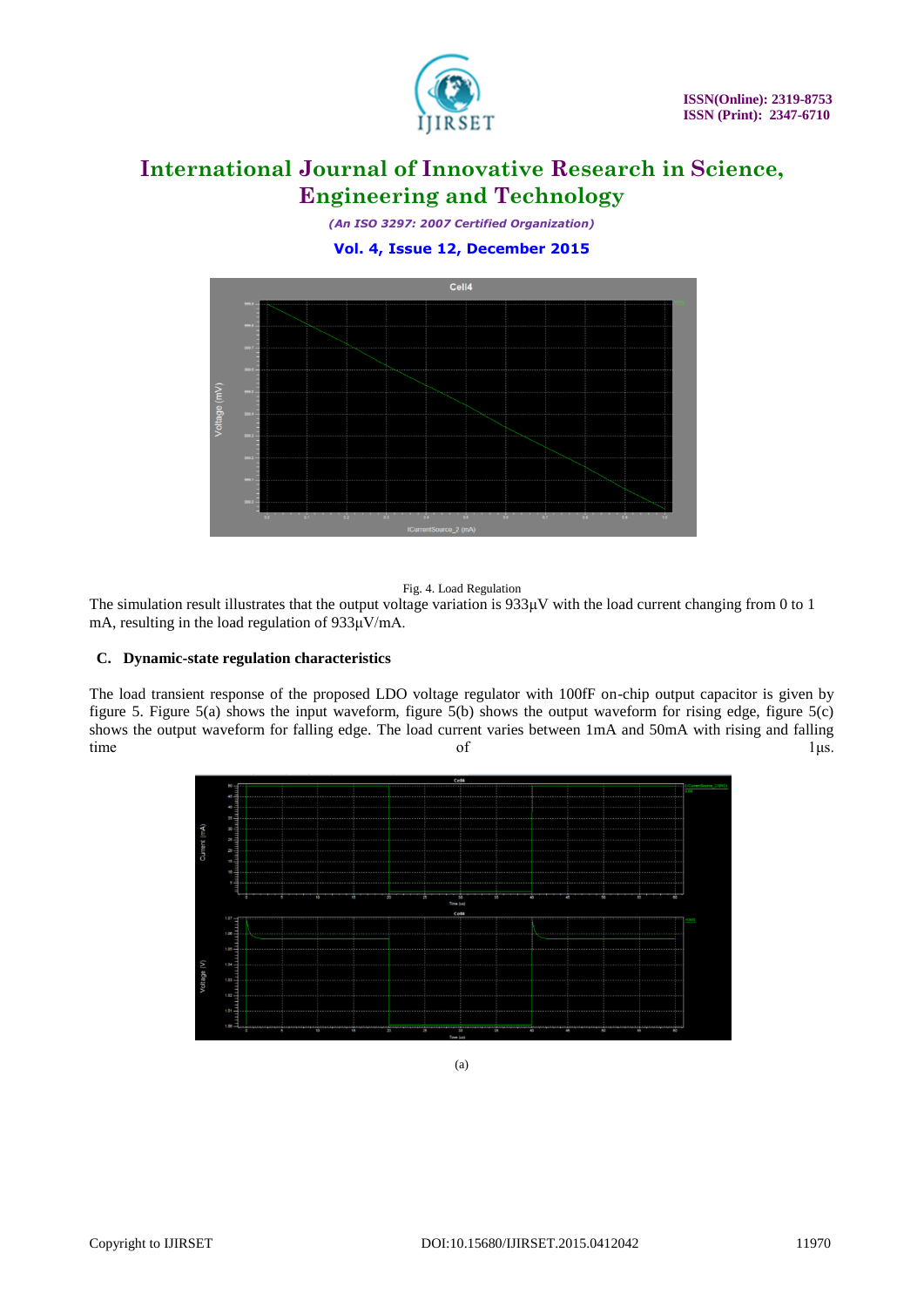

*(An ISO 3297: 2007 Certified Organization)* **Vol. 4, Issue 12, December 2015**



(b)



(c) Fig. 5. Load transient response

The simulation results illustrate that the output voltage variation is 11.98mV, 87uV respectively, with settling time of 1.77μs, 0.285us*.*

#### **D. Quiescent Current**



Fig. 6. Quiescent Current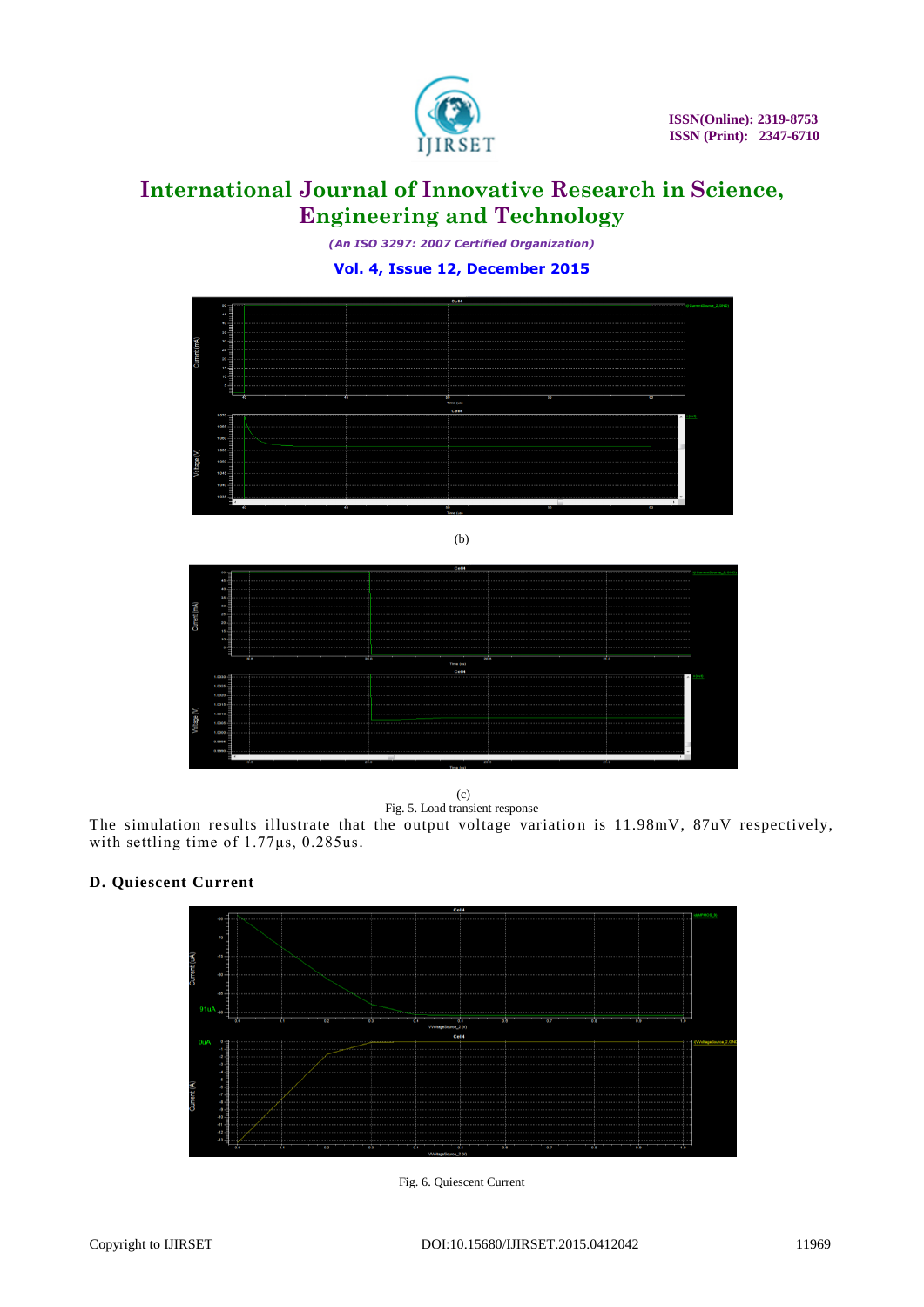

*(An ISO 3297: 2007 Certified Organization)*

#### **Vol. 4, Issue 12, December 2015**

Fig. 6 presents the quiescent current *IQ* against the output current. Simulated result illustrate that the LDO regulator consumes 91 *μ*A current.

#### **E. Summarized characteristics and comparisons**

The characteristics of the proposed LDO voltage regulator is summarized in Table 1, and compared with references [1], [5], [6], [10] and [11].

| <b>Parameters</b>                     | $[1]$                    | $[5]$                    | [6]                      | $[10]$                   | $[11]$          | This work                 |
|---------------------------------------|--------------------------|--------------------------|--------------------------|--------------------------|-----------------|---------------------------|
|                                       |                          |                          |                          |                          |                 |                           |
|                                       |                          |                          |                          |                          |                 |                           |
| Year                                  | 2011                     | 2014                     | 2014                     | 2015                     | 2014            | 2015                      |
| <b>Technology</b>                     | 180nm                    | $65$ nm                  | $65$ nm                  | 180 nm                   | 130 nm          | IBM 90 nm                 |
|                                       |                          |                          |                          |                          |                 |                           |
| $I_{load}(max)$                       | $150 \text{ mA}$         | $50 \text{ mA}$          | $50 \text{ mA}$          | $50 \text{ mA}$          | $5 \text{ mA}$  | $50 \text{ mA}$           |
| $I_{load}(min)$                       |                          | $0.01$ mA                | $\overline{0}$           | $\overline{\phantom{0}}$ |                 | 5mA                       |
| $V_{in}(min)$                         | 3.3V                     | $\overline{1V}$          | $.75 - 1.2V$             | 1.8V                     | 1.2V            | 1V                        |
| $\overline{V_{out}(max)}$             | 1.8V                     |                          | 0.5V                     | 1.6V                     | 1V              | 0.9V                      |
| $\overline{\mathbf{V}}_{\text{drop}}$ | 1.5V                     | $\overline{\phantom{a}}$ | 0.7V                     | 0.2V                     | 0.2V            | 0.1V                      |
| <b>Load Capacitor(C<sub>L</sub></b> ) | $\blacksquare$           | $\Box$                   | $0-100$ pF               | 20pF                     |                 | .1pF, 1pF, 7pF            |
|                                       |                          |                          |                          |                          |                 |                           |
| Quiescent Current $(I_0)$             | 90 μA                    | 27.5 µA                  | $16.2 \mu A$             | $80 \mu A$               | 99.04 µA        | $90 \mu A$                |
|                                       |                          |                          |                          |                          |                 |                           |
| $\overline{\Delta V_{out}}$           | $155$ mV                 | 17.5 or 11 mV            | $103 \text{ mV}$         | $103 \text{ mV}$         | $50 \text{ mV}$ | $\overline{\langle 12mV}$ |
| $\Delta I_{load}$                     | $\overline{\phantom{a}}$ | $\equiv$                 | 50 mA                    | $\overline{\phantom{a}}$ |                 | 45mA                      |
| <b>Setlling time</b>                  | $1.4 \mu s$              | $\overline{a}$           | $1.2 \mu s$              | $\equiv$                 | $0.16 \,\mu s$  | $1.77 \mu s$ /.28 $\mu s$ |
| <b>Line Regulation</b>                | $13.75 \mu V/mV$         | $4$ mV/V                 | $\overline{\phantom{a}}$ | $\overline{\phantom{0}}$ |                 | 41mV/V                    |
|                                       |                          |                          |                          |                          |                 |                           |
| <b>Load Regulation</b>                | $51 \mu V$ /mA           | $0.028$ mV/mA            | ÷,                       | $\blacksquare$           |                 | 933 µV/mA                 |

#### **Table1. Comparison of the proposed LDO regulator with other LDOs**